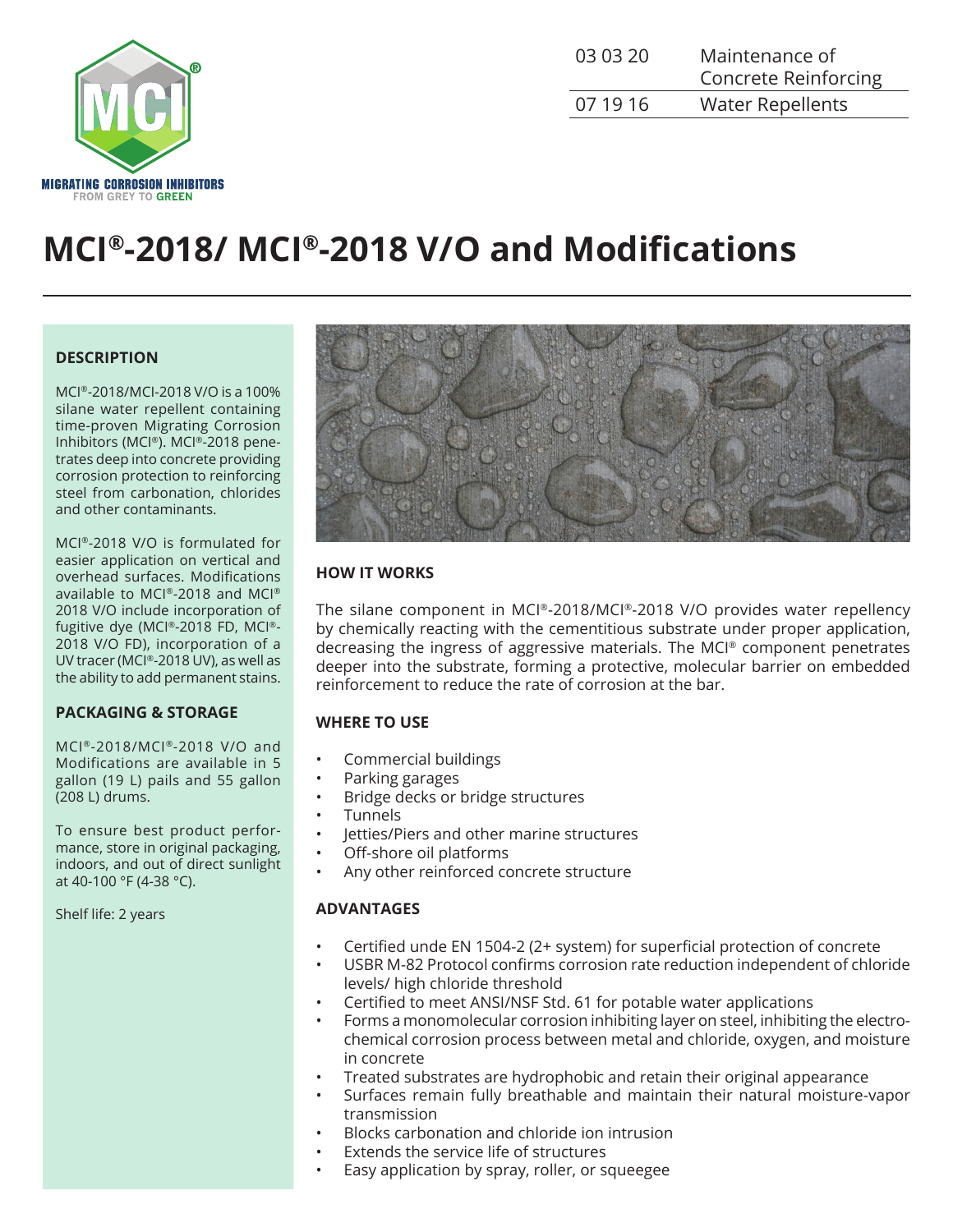# **MCI®-2018/ MCI®-2018 VO and Modifications**

- Non-toxic, contains no nitrites, phosphates, or chromates
- No blushing, peeling, or yellowing
- Complies with Alberta DOT Standards for Type 1B and Type 1C sealers
- MCI®-2018 UFI: S830-20V9-X00H-TU0P

# **PHYSICAL PROPERTIES**

#### Appearance:

| MCI®-2018               | Liquid (various colors)                                |  |
|-------------------------|--------------------------------------------------------|--|
| (and modifications)     |                                                        |  |
| pH                      | 9-11(1% in water)                                      |  |
| Density                 | 7.3-7.7 lb/gal (0.87-0.92 kg/L)                        |  |
| <b>VOC</b>              | 3.1 lb/gal (350 g/L)                                   |  |
| CARB VOC                | 50 $g/L$                                               |  |
| Coverage Rate           | 125-175 ft <sup>2</sup> /gal (3-4.3 m <sup>2</sup> /L) |  |
| Density (both versions) | 6.9-7.1 lb/gal (0.83-0.85 kg/L)                        |  |
|                         |                                                        |  |

# **COVERAGE**

Application rates will vary depending on surface porosity and number of applications. Approximate coverage rate is 125- 175 ft<sup>2</sup>/gal. (3-4.3 m<sup>2</sup>/L). Before applying it is recommended that preliminary tests be carried out to determine dosing.

# **PERFORMANCE DATA**

# **EN 1504:2 PERFORMANCE TESTING TABLE**

| <b>Essential Characteristics</b>                                                         | Performance       | <b>Test</b><br><b>Standard</b> | Harmonized<br><b>Technical</b><br>Specification |
|------------------------------------------------------------------------------------------|-------------------|--------------------------------|-------------------------------------------------|
| Drying Test for Hydro-<br>phobic Impregnation                                            | DRC (%)           | UNE-EN<br>13579:2003           | EN 1504-<br>2:2005                              |
|                                                                                          | 69.9              |                                |                                                 |
| <b>Water Absorption and</b><br>Resistance to Alkali for<br>Hydrophobic Impreg-<br>nation | AR (%)            | UNF-<br>EN ISO<br>7783:2012    |                                                 |
|                                                                                          | 6.3               |                                |                                                 |
|                                                                                          | $AR_{A k}(%$      |                                |                                                 |
|                                                                                          | 7.7               |                                |                                                 |
| Depth of Penetration                                                                     | $11.4 \text{ mm}$ | EN 13579 +<br>EN 14630         |                                                 |

| Performance<br>Criteria                                          | <b>Test Method</b>                                       | <b>Results</b>                                                                                                                                                                            |
|------------------------------------------------------------------|----------------------------------------------------------|-------------------------------------------------------------------------------------------------------------------------------------------------------------------------------------------|
| Concrete Sealer<br><b>Testing</b>                                | Alberta Transpor-<br>tation Specification<br><b>B388</b> | Meets Type 1B at 148.7<br>ft <sup>2</sup> /gal (274.1 ml/m <sup>2</sup> )<br>coverage rate.<br>Meets Type 1C at 169.1<br>ft <sup>2</sup> /gal (240.7 ml/m <sup>2</sup> )<br>coverage rate |
| Reduction in Chlo-<br><b>NCHRP Series II</b><br>ride Ion Content |                                                          | Single coat application<br>of 125 ft <sup>2</sup> /gal (3.06 m <sup>2</sup> /L)<br>showed 88% reduction in<br>chloride ion content.                                                       |

| Accelerated<br><b>Weathering Tests</b>                                                        | NCHRP Series IV,<br>Southern Exposure | Single coat application<br>of 125 ft <sup>2</sup> /gal (3.06 m <sup>2</sup> /L)<br>had zero discoloration<br>and reduced chloride<br>intrusion by 98%.                                                                                                                         |
|-----------------------------------------------------------------------------------------------|---------------------------------------|--------------------------------------------------------------------------------------------------------------------------------------------------------------------------------------------------------------------------------------------------------------------------------|
| Resistance to<br>Chloride Ion Pene-<br>tration                                                | AASHTO T259                           | Treated samples showed<br>82.6% reduction in<br>chloride ion penetration<br>compared to control.<br>Depths from 0.5-1 inch<br>(1.25-2.54 cm) contained<br>negligible amounts of<br>chloride ions.                                                                              |
| <b>Water Absorption</b><br>of Concrete                                                        | ASTM C642                             | Single coat application<br>of 125 ft <sup>2</sup> /gal (3.06 m <sup>2</sup> /L)<br>showed a 74% reduction<br>after 50 days compared<br>to control.                                                                                                                             |
| <b>Water Repellency</b>                                                                       | Federal Specification<br>SS-W-110C    | Single coat application<br>of 125 ft <sup>2</sup> /gal (3.06 m <sup>2</sup> /L)<br>resulted in 0.39% water<br>absorption, exceeding<br>the 1.0% maximum<br>allowed in spec.                                                                                                    |
| <b>Scaling Resistance</b><br>of Concrete Ex-<br>posed to Deicing<br>Chemicals                 | ASTM C672                             | Results show little to no<br>change after more than<br>50 cycles of freeze-thaw<br>with the use of deicing<br>salts on treated concrete<br>samples.                                                                                                                            |
| Potable Water                                                                                 | <b>ANSI/NSF Standard 61</b>           | Certified by Underwriters<br>Laboratories to meet NSF<br>Standard 61 require-<br>ments at recommended<br>coverage rates.                                                                                                                                                       |
| Corrosion Protec-<br>tion                                                                     | USBR M-82 Protocol                    | MCI®-2018 reduced<br>corrosion of severely<br>corroded rebar. Treat-<br>ment of MCI®-2018 done<br>after 10,000 Coulombs of<br>corrosion was reached,<br>indicating treatment<br>works independent of<br>chlorides present or at<br>a higher initial chloride<br>content level. |
| Depth of MCI®<br>Penetration                                                                  | <b>DART Analysis</b>                  | Inhibitor in MCI®-2018<br>shown to penetrate up to<br>1-1/4 in (3 cm) in 5 weeks                                                                                                                                                                                               |
| Drying Test for<br>Hydrophobic<br>Impregnation                                                | UNE-EN 13579:2003                     | 69.9% (DRC)                                                                                                                                                                                                                                                                    |
| <b>Water Absorption</b><br>and Resistance to<br>Alkali for Hydro-<br>phobic Impregna-<br>tion | UNE-EN ISO<br>7783:2012               | 6.3 % AR<br>7.7 % AR <sub>ALK</sub>                                                                                                                                                                                                                                            |
| Depth of Penetra-<br>tion                                                                     | EN 13579 + EN 14630                   | 11.4 mm                                                                                                                                                                                                                                                                        |